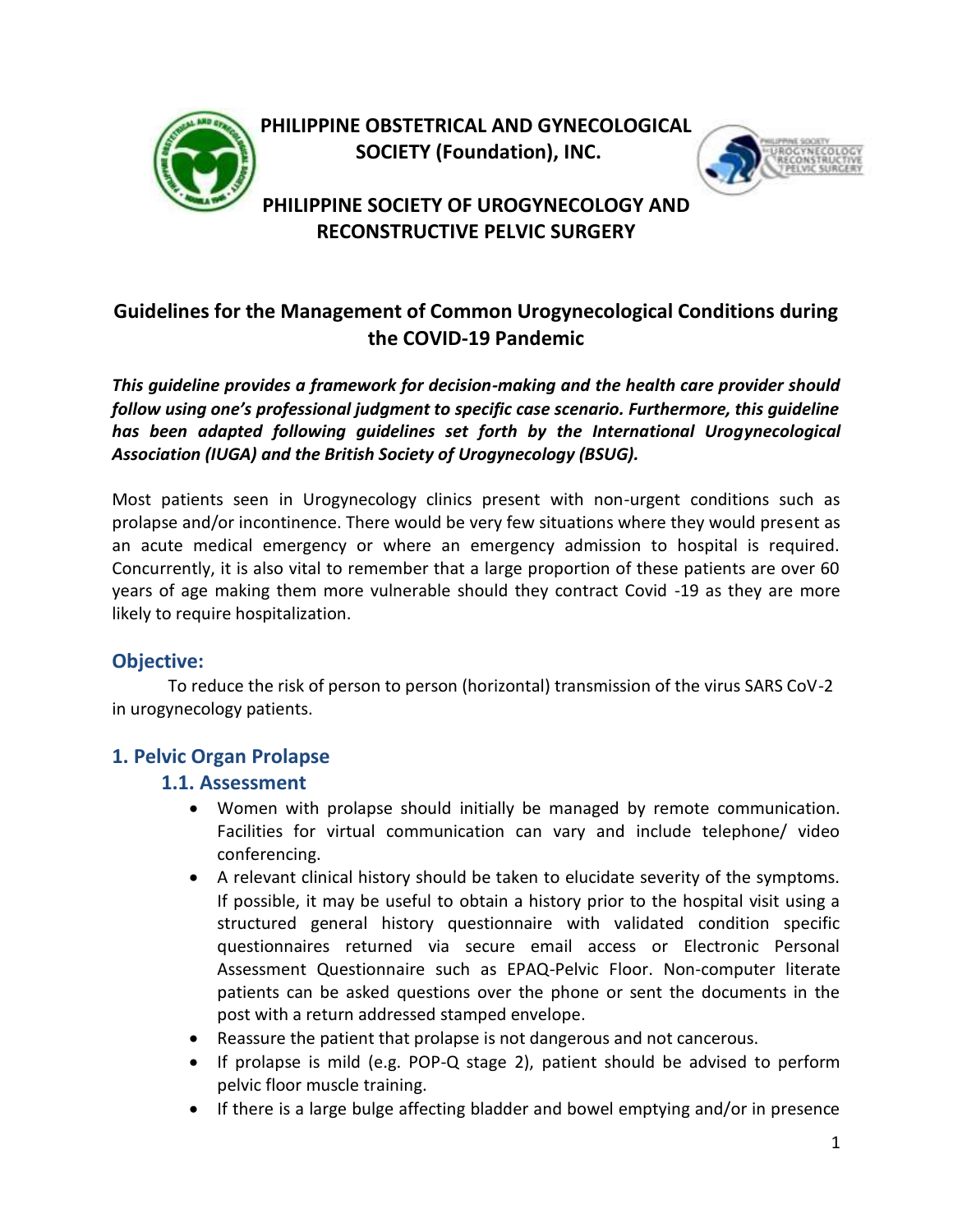of ulceration, a face-to-face appointment will be required. In patients with sudden onset of complete procidentia when they have bladder and bowel problems may need to be reviewed within 30 days. If however this is a long standing condition and the condition causes minimal inconvenience then consult may be delayed.

#### **1.2. New Referrals of Prolapse Patients**

 Most new referrals to the Urogynecology clinic can be deferred whilst the directive for social distancing and staying at home is in place. Telephone consultations may be feasible. For prolapse patients however, where the assessment and examination of the patient is key to further management and discussion of the various options for treatment, a telephone consultation is more limited in value.

### **1.3. Management of Pessaries**

- Women with vaginal pessaries are a particular group who require regular follow up. We would recommend telephone consultations in the first instance where most women can be reassured that a slight delay of a few months to the pessary change will have no harmful effects. This telephone consultationcan also be used to identify which patients can have a delayed follow-up (over 3 months), within 30 days and those who need to be seen semi-urgently.
- When women are asked to come in for face-to-face follow-up, it should be ensured that they are not symptomatic for Covid or in an extremely vulnerable group. If this is the case, their follow-up should be deferred where possible and until safe to do so.
- Severe problems arising from a pessary left in situ is usually in relation to Gellhorn and shelf pessaries. When this occurs a follow-up within 7 days may be required for removal of the pessary.
- Where it is identified that the pessary is causing problems such as bleeding, pain or ulceration, patients should be asked to attend for a face-to-face consultation provided they fulfill the aforementioned criteria (they are not symptomatic for Covid or in an extremely vulnerable group).
- Post-menopausal bleeding in women with intact uterus and a vaginal pessary for prolapse should be referred via the local post-menopausal bleeding cancer pathway.
- An alternative strategy would be to send out a letter to say that they cannot be seen at present but to contact the department immediately if they develop symptoms such as bleeding or they may wish to self-remove. A recent randomized study**<sup>1</sup>** showed that in women who receive office-based pessary care and are using a ring, Gellhorn, or incontinence dish pessary, routine follow-up every 24 weeks is non-inferior to every 12 weeks based on the incidence of vaginal epithelial abnormalities.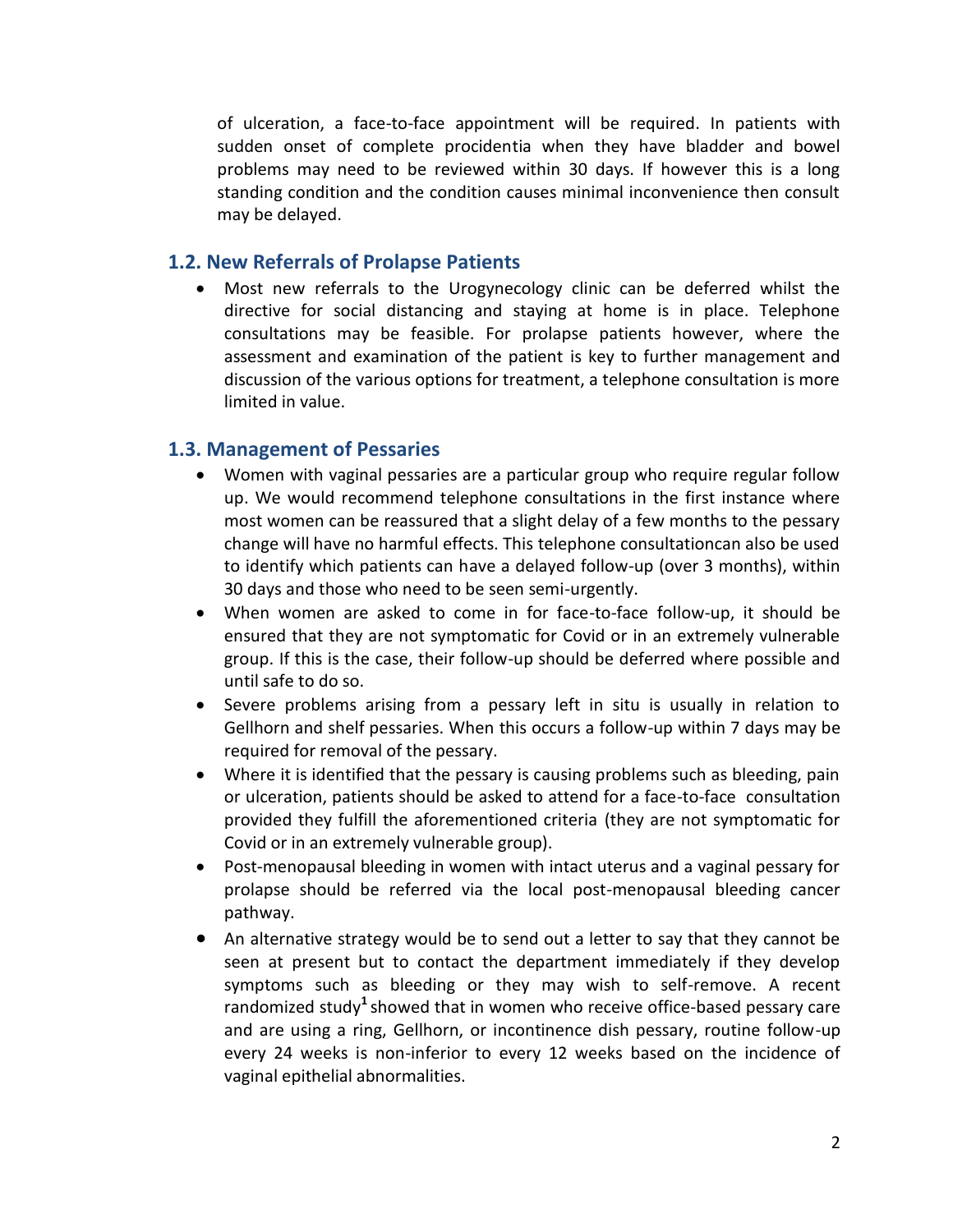### **1.4. Follow-up of Post-surgical Case**

- Some women may have had surgery prior to the covid-19 pandemic crisis and may have their face-to-face appointments cancelled or postponed.
- Follow-up appointments can be carried out virtually using telephone or video conferencing.
- If a reason to see patient is identified, a face-to-face appointment may be the only option. If so, recommended PPE should be worn.

## **2. Urinary Incontinence**

#### **2.1. Assessment**

- Women with urinary incontinence should initially be managed by remote communication (virtual consultation). Facilities for remote communication can vary and include telephone/video conferencing.
- If possible, it may be useful to obtain the history prior to the hospital visit using structured general history questionnaire with validated condition specific questionnaires returned via secure email access or Electronic Personal Assessment Questionnaires such as EPAQ-Pelvic Floor. Non-computer literate patients can be asked questions over the phone or sent the documents in the post with a return addressed stamped envelope.
- Bladder diary could be sent to the patient before [consultation.](https://www.yourpelvicfloor.org/conditions/bladder-diary-2/)
- A relevant clinical history should be taken to elucidate the type and severity of the symptoms. Categorize the woman's urinary incontinence as stress urinary incontinence, mixed urinary incontinence or urgency urinary incontinence/overactive bladder. Start initial treatment on this basis. In mixed urinary incontinence, direct treatment towards the predominant symptom.
- Exclude symptoms of urinary tract infection (If suspected, follow UTI guidance below)
- Women should be referred to secondary care for further management in presence of:
	- o Visible hematuria
	- o Persistent bladder or urethral pain
	- o Suspected fistula
	- o Previous continence surgery with pain and/or recurrent UTI
	- o Urinary retention/ voiding difficulty
- Explain that in keeping with current practice, conservative management will be offered first.
- Further investigations and surgical management will take place after services return to "new" normal.
- Maintain a paper copy of the remote assessment for future reference.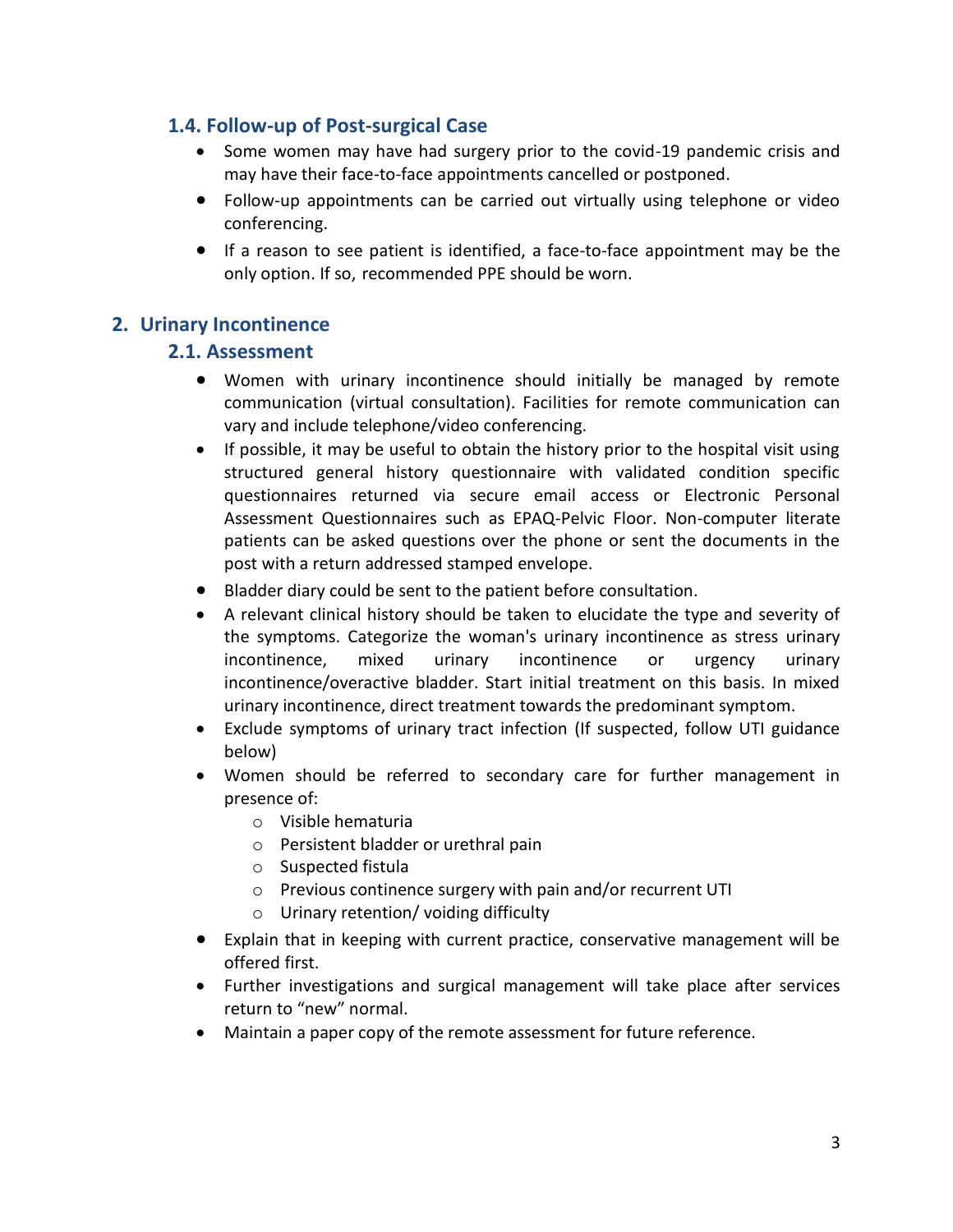## **2.2. New Referrals of Urinary Incontinence Patients:**

 For urinary incontinence, a virtual consultation will permit an assessment of the type of incontinence and preliminary advice to be given over the phone. Information sources can be provided which will allow commencement of initial treatment.

## **2.3. Non-surgical management of urinary incontinence**

# 2.2.1 Lifestyle interventions**<sup>2</sup>**

- Recommend a trial of caffeine reduction to women with overactive bladder.
- Consider advising women with urinary incontinence or overactive bladder a high or low fluid intake to modify their fluid intake.
- Advise women with urinary incontinence or overactive bladder who have a BMI greater than 30 to lose weight.
- Try and limit calorie intake and take daily exercise during the Covid-19 lockdown.

## 2.2.2 Physical therapy

- Pelvic floor muscle training of at least 3 months' duration should be offered as first-line treatment to women with stress or mixed urinary incontinence.
- In the current climate where face to face consultations are not possible, other possibilities need to be considered:
	- o Telephone consultation
	- o Video consultation
	- o Use of Specific Apps e.g. Squeezy app
	- o [Instructional videos](https://www.yourpelvicfloor.org/pelvic-floor-exercise-videos/)
	- o [Information leaflet](https://www.yourpelvicfloor.org/conditions/pelvic-floor-exercises/)
- Remote telephone follow-up recommended on a monthly basis. Validated Questionnaires and bladder diary may be used.

### 2.2.3 Behavioral therapies

- Offer bladder training lasting for a minimum of 6 weeks as first-line treatment to women with urgency or mixed urinary incontinence.
- If women do not achieve satisfactory benefit from bladder training and pelvic floor programmes, the combination of an overactive bladder medicine with bladder training should be considered.

### 2.2.4 Medicines for overactive bladder

- Before starting treatment with a medicine for overactive bladder, explain to the woman:
	- o the likelihood of the medicine being successful
	- o the common adverse effects associated with the medicine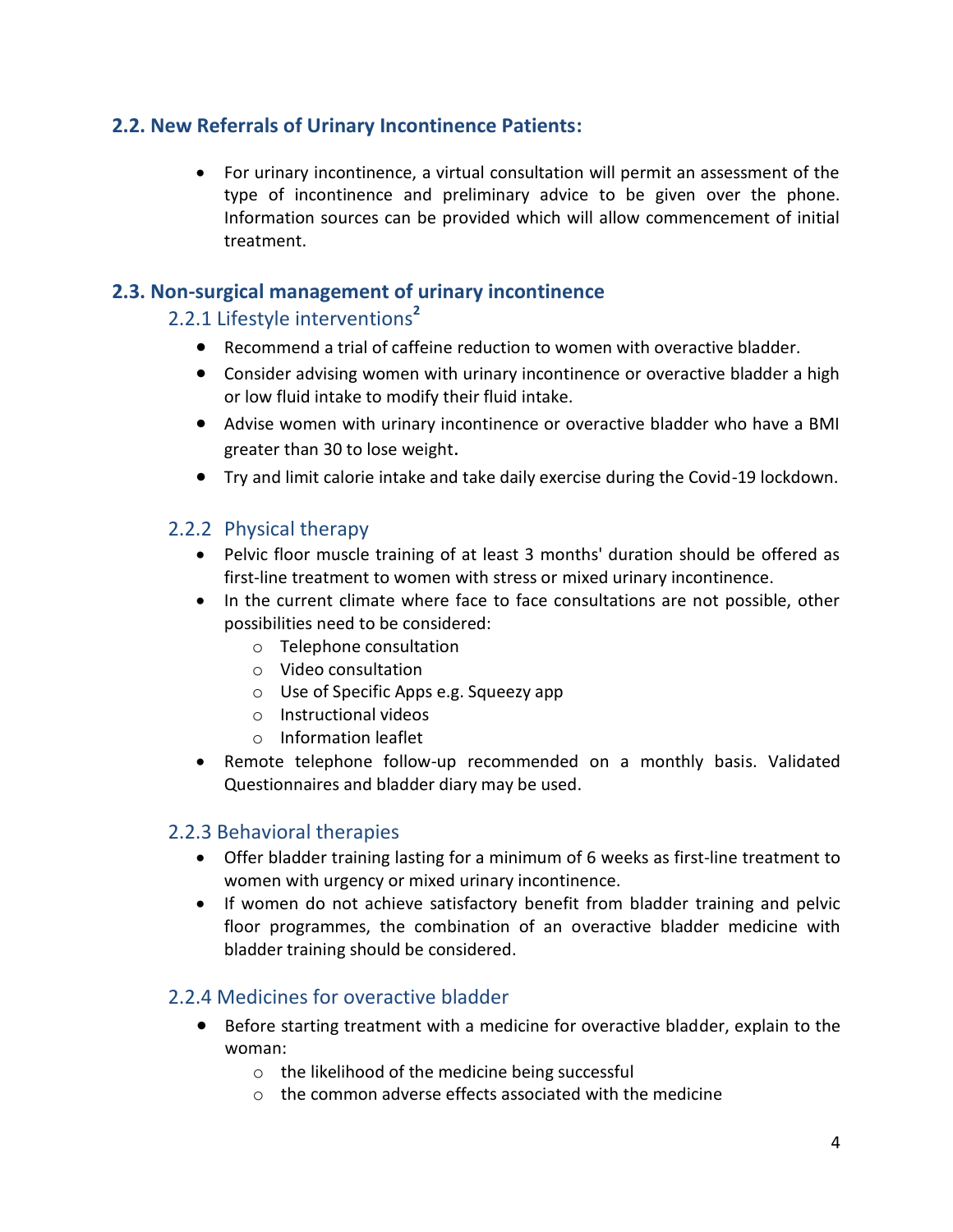- $\circ$  that some adverse effects of anticholinergic medicines, such as dry mouth and constipation, may indicate that the medicine is starting to have an effect
- $\circ$  that she may not see substantial benefits until she has been taking the medicine for at least 4 weeks and that her symptoms may continue to improve over time
- o that the long-term effects of anticholinergic medicines for overactive bladder on cognitive function are uncertain
- When offering anticholinergic medicines to treat overactive bladder, take account of the woman's:
	- o coexisting conditions (such as poor bladder emptying, cognitive impairment or dementia)
	- o current use of other medicines that affect total anticholinergic load
	- o risk of adverse effects, including cognitive impairment
- The choice of medication depends on availability of medications in your setting.
- Offer intra-vaginal estrogens to treat overactive bladder symptoms in postmenopausal women with vaginal atrophy.
- Offer remote/virtual consultation 4 weeks after starting a new medicine for overactive bladder. Ask the woman if she is satisfied with the treatment and:
	- o if improvement is optimal, continue treatment
	- $\circ$  if there is no or suboptimal improvement, or intolerable adverse effects, change the dose or try an alternative medicine for overactive bladder
	- o Offer a review before 4 weeks if the adverse events of a medicine for overactive bladder are intolerable.
- Offer a further virtual follow-up if a medicine for overactive bladder or urinary incontinence stops working after an initial successful 4‑ week review.
- Offer a follow-up to women who remain on long-term medicine for overactive bladder or urinary incontinence every 12 months, or every 6 months if they are aged over 75; this can be accomplished with telemedicine.
- Refer women who have tried taking medicine for overactive bladder, but for whom it has not been successful or tolerated, to secondary care to consider further treatment. Explain that this may be delayed.
- If the need arises to visit the hospital for respiratory symptoms suggestive of the viral illness, carry a copy of the prescription as anti-muscarinic medications, particularly Solifenacin, have a side effect of prolongation of QT syndrome on electrocardiogram that may be detrimental with concurrent use of medications used for potential treatment of the current viral illness.

## 2.2.5 Absorbent containment products, urinals and toileting aids

 Many women use containment products and toileting aids as a coping/ management strategy for bladder and bowel symptoms. There are many different products available and women can be advised to visit the Continence Product advisor website for information and an online assessment about aids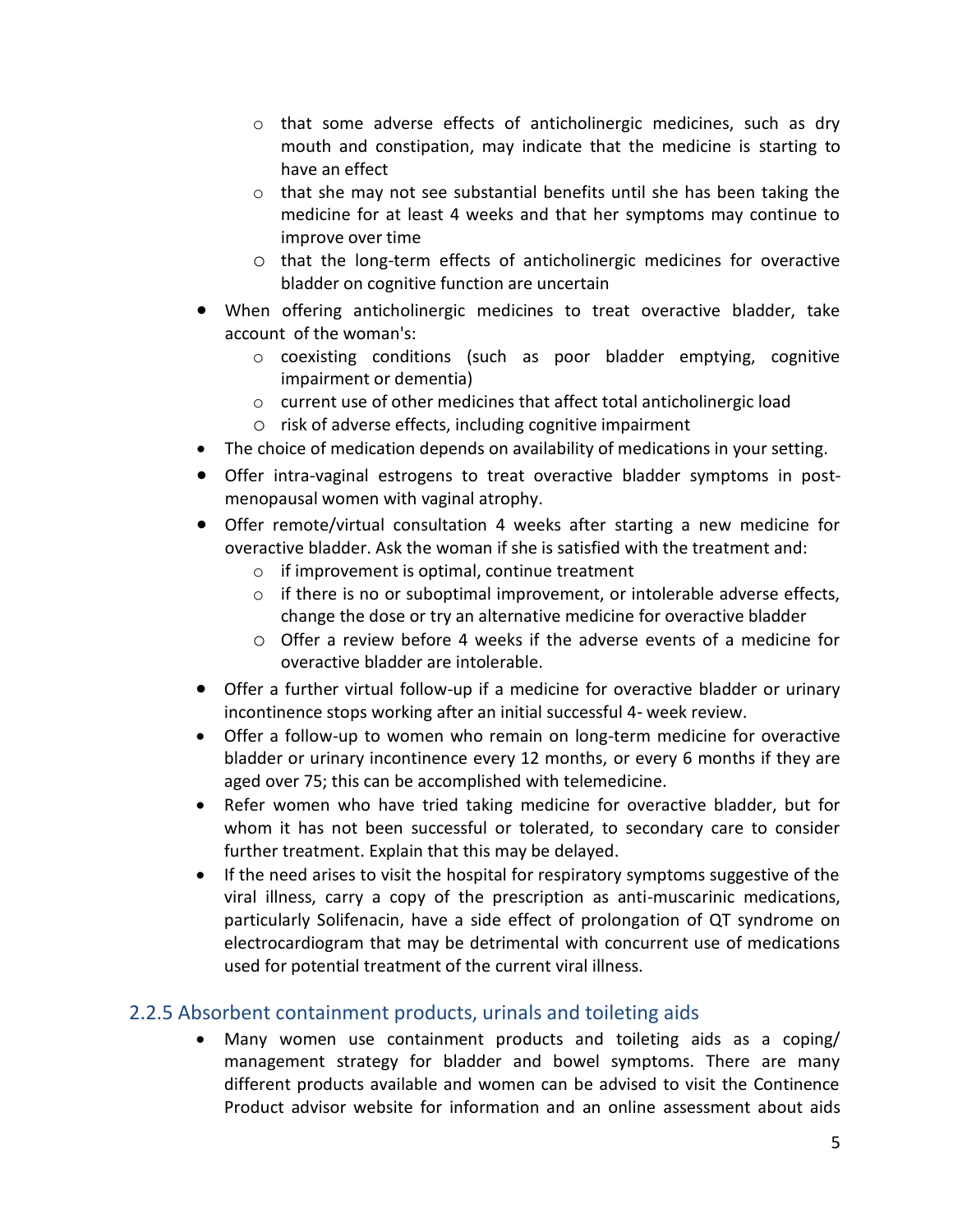and devices that may be helpful to manage their symptoms whilst awaiting further review. **[www.continenceproductadvisor.org](http://www.continenceproductadvisor.org/)**

- Consider incontinence pessaries to control SUI with exercise.
- For those that are self-shielding or unable to get to the shops to buy their normal products, most supermarket home delivery services will be able to deliver the pads with normal groceries. Many products are also available for home delivery through online pharmacies and retailers.
- Advice should be given on skin care and basic vulvar health and hygiene.

## **2.3 Follow up**

- Some women may have had surgery prior to the crisis and may have their face to face appointments cancelled or postponed.
- Follow-up appointments can be carried out remotely using telephone or video conferencing. A randomized trial has shown that postoperative phone visits are not inferior to in-person visits in terms of patient satisfaction, complications and adverse events**<sup>3</sup>**
- If a reason to see patient is identified, a face-to-face appointment may be the only option. If so, recommended PPE should be worn.

## **3. Urinary Tract Infection**

## **3.1 Acute urinary tract infection**

- Women with urinary tract infection symptoms should initially be managed by remote communication (virtual consultation).
- A relevant clinical history should be taken to elucidate the type and severity of the symptoms (burning micturition, urgency, frequency).
- If diagnosis is unclear, urine sample for urinalysis; and if positive, a sample may be sent for culture and sensitivity.
- Women should be referred to secondary care for further management if they have visible hematuria.
- Advise the woman on self-care measures **<sup>4</sup>** :
	- o Simple analgesia such as Paracetamol (or if preferred and suitable, Ibuprofen) can be used for pain relief.
	- $\circ$  Consider the need for antibiotics depending on the severity of symptoms, risk of complications, and previous urine culture results and antibiotic use.
- If severe voiding difficulty bladder scan (if available) will need to be done or to check for residual urine and possible intermittent self-catheterization and a faceto-face appointment may be unavoidable.

### **3.2 Recurrent lower urinary tract infections**

- Women can be provided with conservative advice regarding:
	- o Bladder retraining
	- o Toileting techniques: sitting to void, feet flat on the floor, elbows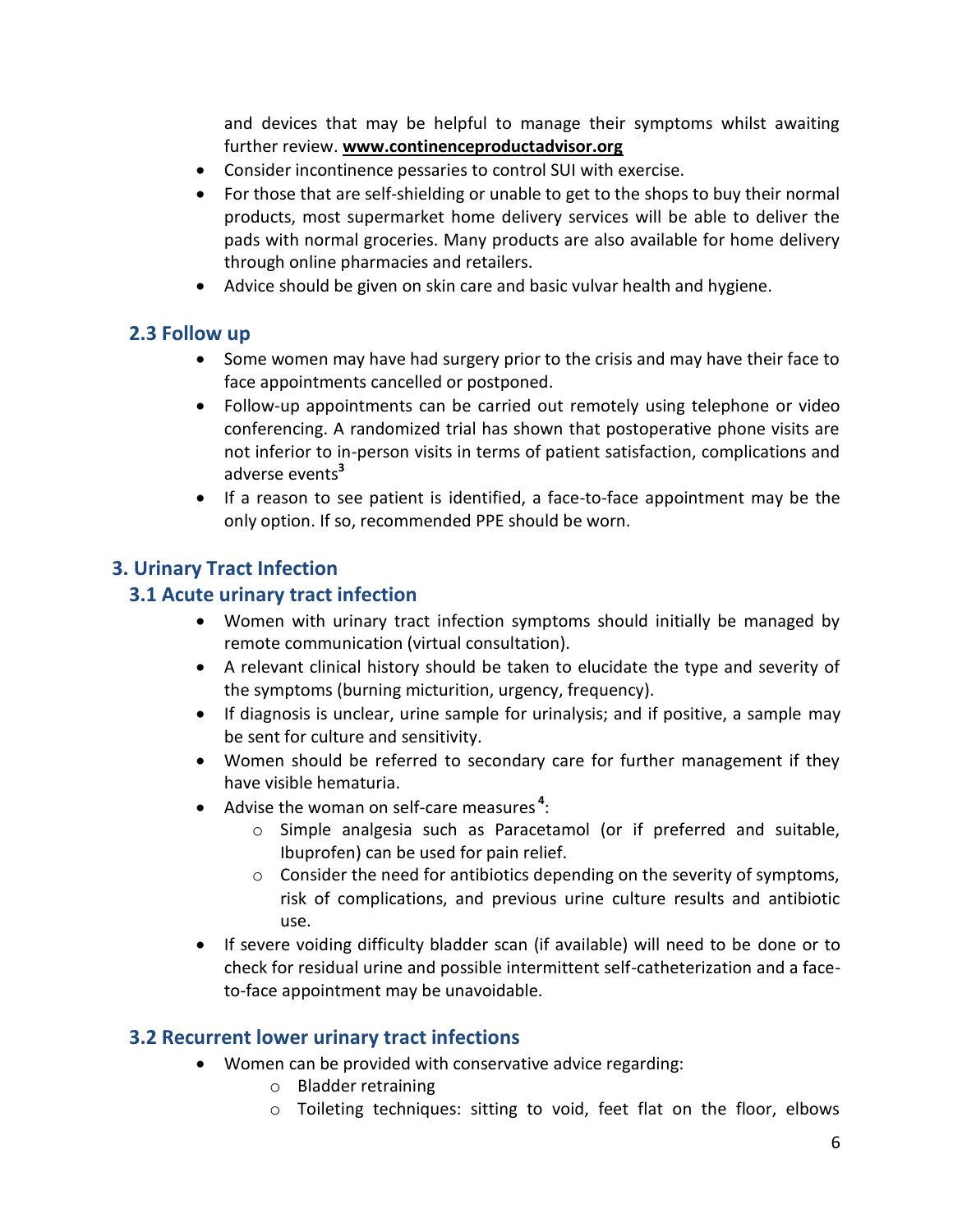leaning on thighs and relaxing.

- o Hygiene advice (See below).
- o Double voiding techniques: When the patient has finished voiding, they count to 120, slightly lean forward and pass urine again or stand up move around a bit and sit down again.
- Avoid long intervals between passing urine.
- Drink at least 1-1.5L of fluid per day (preferably water; avoid those containing caffeine.
- Avoid using any feminine hygiene sprays and scented douches.
- Emptying bladder after sexual intercourse, as sexual relations can often trigger UTIs.
- After a bowel movement, clean the area around the anus gently, wiping from front to back and never repeating with the same tissue. Soft, white, nonscented tissue is recommended.
- Some patients find that drinking cranberry juice or taking cranberry tablets regularly can reduce the numbers of infections they get. Cranberry juice should be taken with caution if you are on Warfarin tablets.
- Initial management should be based on culture and sensitivity results.
- If infections are recurrent, consideration may be given to providing self-start antibiotic therapy, long term prophylactic therapy or continuous low dose rotating antibiotics until further investigations can be safely arranged.
- Vaginal estrogen therapy should be considered in postmenopausal women as a prophylactic measure assuming there are no contraindications.
- Nitrofurantoin, an antiseptic may also be considered as prophylaxis in both pre- and postmenopausal women.
- Advise patients of symptoms of ascending urinary tract infection and the potential need for earlier assessment due to possibility of acute pyelonephritis.

### **4. Emergency/urgent Review (within 12 hours):**

### **4.1. Urinary retention:**

 Patients presenting with urinary retention (postnatally or otherwise) if newly diagnosed need an urgent review to prevent bladder injury. It may be possible to see these patients within a gynaecology/ postnatal ward where nurses/midwives are trained to catheterise patients and monitor residual urine. The initial management will usually be with an indwelling catheter with a review in a week for a Trial Without Catheter (TWOC).

### **4.2. Trial Without Catheter (TWOC):**

 Patients requiring a TWOC need to be seen to ensure their post void residuals are within normal ranges (follow hospital guidelines). If post-void residuals are raised patients should be taught self-catheterization where appropriate to avoid repeat admissions to hospital. It may be possible to defer TWOC for few weeks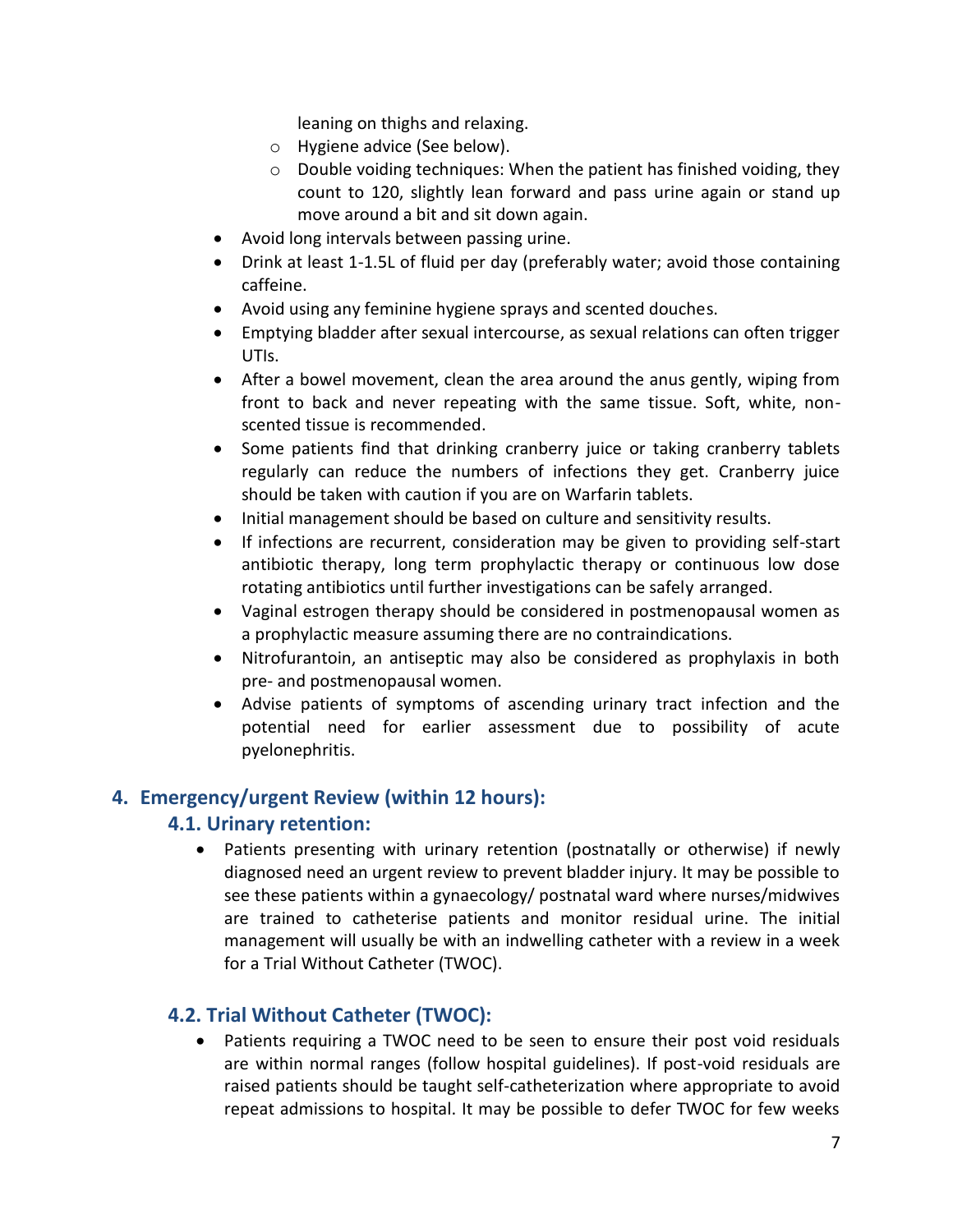but this needs to be reviewed on a case-by-case basis, especially for those patients who may have been in contact with a suspected or COVID positive person, or have symptoms themselves.

#### **4.3. Suprapubic catheter changes:**

 Change of suprapubic catheters can be delayed for up to 3 months. Where feasible a nurse may be asked to visit the patient and perform the change at home to avoid a visit to the hospital.

### **5. Anal incontinence**

#### **5.1 Assessment**

- Women with anal incontinence should initially be managed by remote communication. Facilities for remote communication can vary- telephone/ video conferencing.
- If possible, it may be useful to obtain history prior to the hospital visit using a structured general history questionnaire with validated condition specific questionnaires returned via secure email access or Electronic Personal Assessment Questionnaire such as EPAQ-Pelvic Floor. Non-computer literate patients can be asked questions over the phone or sent the documents in the post with a return addressed stamped envelope.
- A relevant clinical history should be taken to elucidate the type and severity of the symptoms. Categorize the woman's anal incontinence as urge anal incontinence (needs to rush to toilet and may have a bowel accident before getting there,) passive anal incontinence (urgency not associated with incontinence, fecal matter just comes out) or flatus incontinence or mixed. Start initial treatment on this basis.
- Symptom profile for anal incontinence to include:
	- o What the problem is and how bothersome
	- o What kind of anal incontinence and when does this happen
	- $\circ$  If passive can this be anytime or mainly post defecatory
	- o Stool type (Bristol Stool chart)
	- o Length time she has had the problem
	- o Pain on defecation (possible hemorroids or anal fissure)
	- o Bloating
	- o Incomplete emptying
	- o Constipation with overflow
- Exclude any red flag symptoms for colorectal cancer:
	- o Unexplained weight loss
	- o Change in bowel habit in last 3 months for no reason
	- o Unexplained lethargy
	- o Passing blood with or without mucus mixed with stool
	- o Abdominal pain
	- o History of bowel cancer in family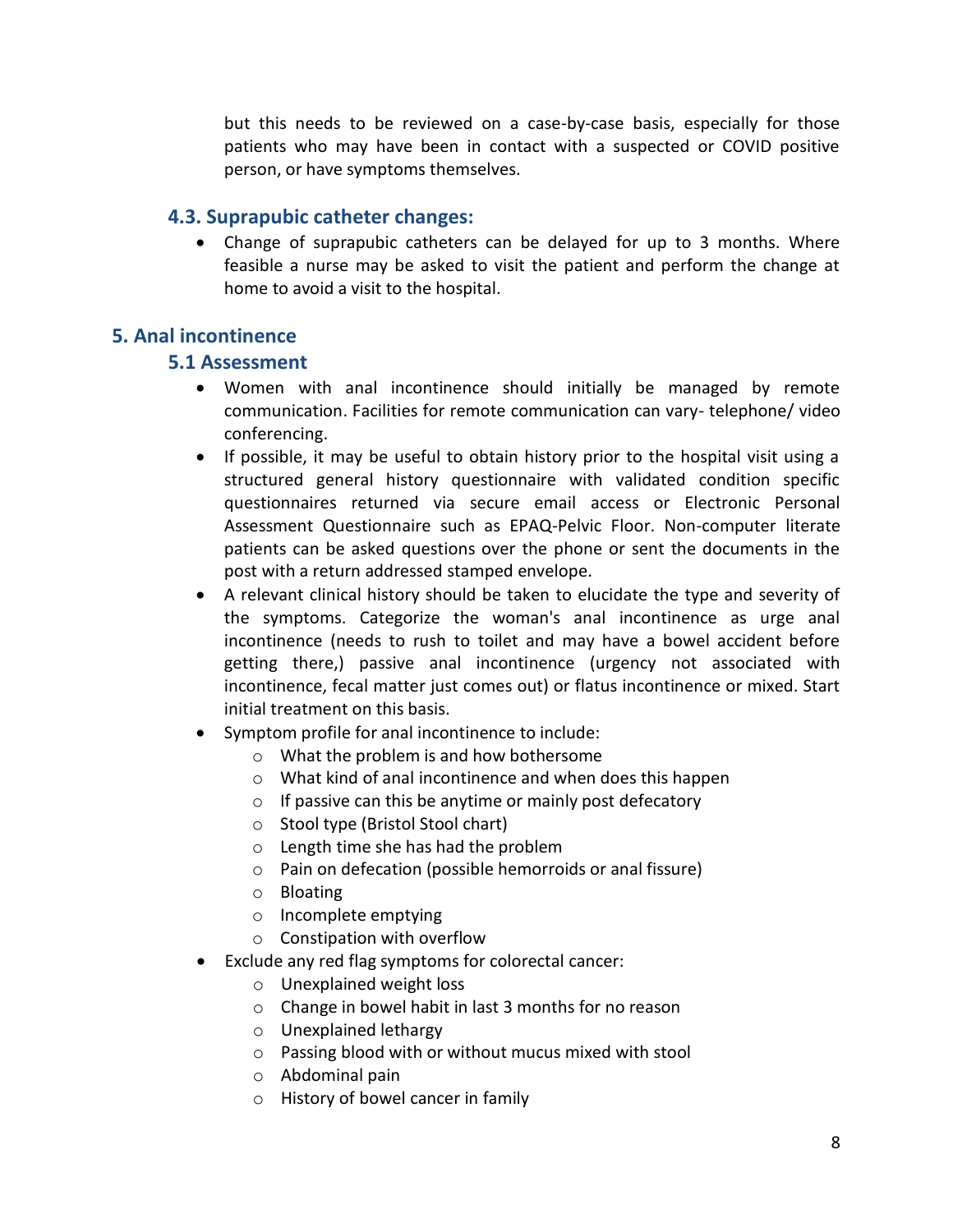Explain that in keeping with current practice, conservative management will be offered. Further investigations and surgical management will occur after services return to normal.

## **5.2 Non-surgical management of Anal Incontinence<sup>5</sup>**

### **5.2.1 Assessment**

Often patients with anal incontinence have loose stool (type 5-6) so modifying food and fluid often helps to make the stool firmer and give better control, for example they can be given advise as follows:

- Drink 1.5 litres/3pints/8 cups of varied fluids every day. Avoid drinking all types of coffee caffeinated or decaffeinated. Avoid fizzy drinks, especially diet types.
- Reduce the fiber in diet (low residue diet).
- Marshmallows, jelly, apple sauce, tapioca, Bio natural yoghurt and rice are all foods that may help to firm your stool.
- Trial of avoiding wheat products, especially bread, pasta, biscuits, cakes and pastry.
- Have a probiotic yoghurt drink or bio yogurt daily.
- Reduce or stop foods that may have a laxative effect such as prunes, papaya
- Peel fruit to reduce fiber content.
- Avoid spicy foods, fatty or foods that contain monosodium glutamate, such as in oriental food.
- Avoid sugar free products as sweetener replacement such as sorbitol or aspartame, as it will have a laxative effect on your bowel.

## **5.2.2 Behavioral advice**

- Use the toilet half an hour after meals to have your bowels open.
- When sitting on the toilet make sure that knees are higher than hips by elevating legs on a footrest. Rest elbows on your knees and let your tummy relax forward. This will enable better emptying of the bowel.
- Specifically for passive anal incontinence:
	- $\circ$  After bowels open, clean anus with a minimal amount of toilet paper or use water to wash (hand-held shower if you have one) or toilet wipes. Don't over wipe.
	- o Apply a barrier cream such as petroleum jelly around anal area.
- To help manage soiling, fold a round flat cotton wool pad in half and put the straight side up by back passage.

## **5.2.3 Medication**

 Antidiarrheal medication can be offered to people with fecal incontinence associated with loose stools once other causes (such as excessive laxative use, dietary factors and other medication, impaction) have been excluded.